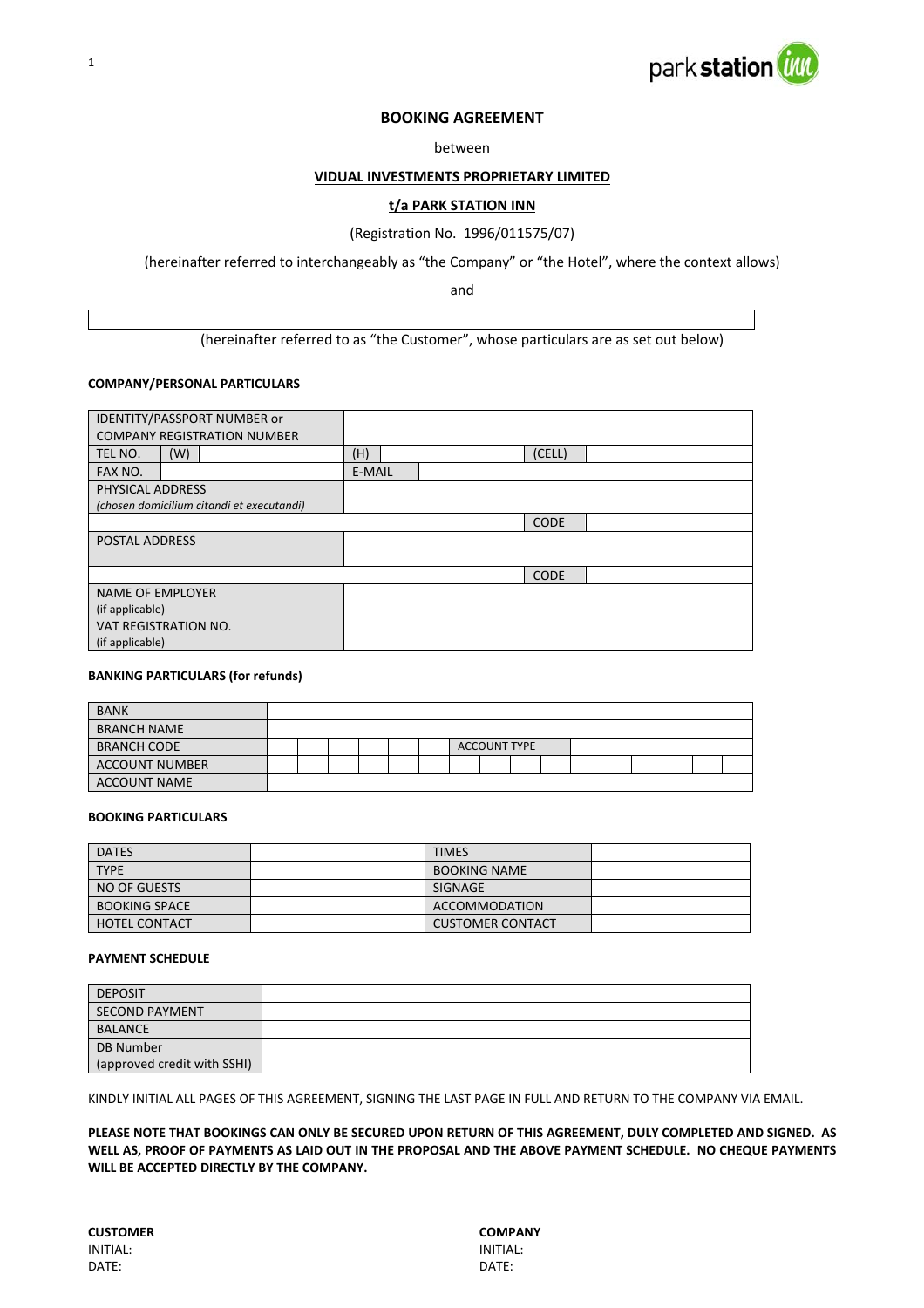

#### **TERMS AND CONDITIONS**

- 1. For the purposes of this schedule of conditions, the terms ‐
	- 1.1. "accommodation rooms" shall mean all rooms allocated by the Hotel in respect of accommodation;
		- 1.2. "the Agreement" shall mean this Booking Agreement of which these Terms and Conditions and the Company's standard Conditions of Residence form a part;
- 2. Unless otherwise specifically stated, all rates quoted in the Agreement are inclusive of Value Added Tax ("VAT") at the prevailing rate and the Tourism Levy currently at 1% of the accommodation room rate. Should the prevailing rate change or another tax or levy be introduced during the duration of the Agreement, the Company reserves the right to amend the quoted rates accordingly. In addition, should there be a change in the number of accommodation rooms reserved; the Company reserves the right to adjust the rate accordingly.
- 3. Accommodation rooms will be allocated by the Hotel at its discretion, subject to availability.
- 4. Subject to the availability of accommodation rooms, guests may check‐in from 14h00 on the arrival date and must check‐ out by no later than 11h00 on the departure date.
	- 4.1. Failure to check-out by 11h00 on the departure date will entitle the Hotel to charge a levy equal to 1 day's stay for each 24 hour period or portion thereof, overstayed, unless otherwise agreed to in writing.
	- 4.2. The Hotel will endeavour to accommodate guests for an earlier check‐in time if required but this is dependent on availability of accommodation rooms.
- 5. The Customer shall accept full liability for all additional charges incurred during the group's tenure at the Hotel, unless otherwise specified in writing and agreed to by the General Manager of the Hotel. All accounts incurred against this Agreement will be invoiced and all such invoices are due and payable on presentation, unless otherwise agreed to in writing. Any queries in respect of specific invoices shall not affect immediate payment of any other outstanding amount.
- The Company reserves the right to cancel any booking forthwith and without liability on its part in the event of any damage or destruction of rooms or the hotel facilities by fire or other cause, any shortage of labour or food supplies, strikes, lockouts or industrial unrest, or any other causes beyond the control of the Company which shall prevent it from performing its obligations in connection with any booking. In these circumstances every effort will be made to accommodate the group at another establishment.
- 7. The number of guests stipulated in this agreement is a material contractual term of this Agreement. The Customer shall have the right to increase this number; provided only that the hotel is able to accommodate such increase, the hotel is given reasonable notice thereof in writing and the Customer pays the proportionate increase in price. The Customer shall furthermore be entitled to decrease the number of guests by up to 10% thereof, without incurring a charge referred to below: provided that such decrease is communicated in writing to the hotel before 60 days prior to the date of the booking. Should the Customer otherwise decrease the number of guests, then the Customer agrees to pay to the hotel, in addition to and separate from the actual contract amount payable by the Customer in respect of the reserved number of guests, an amount of:
	- 7.1. 50% of the difference between the total price, as indicated on the proposal submitted to the Customer ("the total price") and the amount by which the total price is reduced as a result of the decrease – if the decrease is communicated between 59 to 30 days prior to the date of the booking;
	- 7.2. 75% of the difference between the total price and the amount by which the total price is reduced as a result of the decrease – if the decrease is communicated between 29 to 14 days prior to the date of the booking;

**CUSTOMER COMPANY** INITIAL: INITIAL: DATE: DATE:

7.3. If the decrease is communicated 13 days or less prior to the date of the booking, the Customer shall pay the total price.

Provided further that such notification shall always be in writing and shall be on a once-off basis only, failing which the Customer shall be responsible for the total price.

- 8. In the event of the Customer cancelling the reservation or changing the date of the booking during a period of more than 60 days prior to the date of the proposed booking, no cancellation fee will be charged; provided that such cancellation or date change, as the case may be, shall be in writing and communicated to the hotel. Should such notification not be received by the hotel or should the Customer cancel the booking or change the date of the booking at any time 60 days or less prior to the date of the booking, then the Customer agrees that the following shall be payable by the Customer to the hotel, in addition to and separately from any amounts due to the hotel for the booking itself, as stipulated in the total price:
	- 8.1. between 59 and 30 days 50% of the total price; and
	- 8.2. 29 days or less 100% of the total price.
- 9. In all events contemplated in 7 and 8 above, the Customer agrees that the amounts to be charged in terms hereof constitute the amount of rouwkoop for which the Customer is liable. Should the agreement have been concluded at a time being less than 60 days prior to the date of the booking, the terms herein set out shall be final and binding on the Customer and the Customer shall have waived the right to notice of, variation or cancellation and the total price will be invoiced and shall apply.
- 10. Unless otherwise agreed to in writing by the Company, a 50% non‐refundable deposit of the total price is required within 48 hours of making the booking in order to confirm the booking. The balance of the estimated total price is required no later than 7 days prior to the date of the booking and/or check in into the accommodation rooms. The Company reserves the right to release the booking should the payments not be forthcoming on due dates. Thereafter confirmations will be subject to availability. The Customer hereby agrees that any amounts held by the hotel as deposits may be set off by the Company against any amounts payable in terms of clauses 7 and 8 above.
- 11. All requests for billing to a Master Account are strictly subject to the prior written approval of the General Manager of the Hotel. The Master Account is the account for which the Customer is responsible and includes the cost of rooms and selected meal plan at the rates specified above, the cost of other items for which the Customer may subsequently assume the responsibility for payment and any applicable cancellation or no‐show charges.
- 12. Payment by credit card requires a copy of the card, card number, CVC code, expiry date and cardholder's signature and subsequent presentation of the physical credit card by the cardholder in person at check in. Third party authorisations are strictly subject to the General Manager's prior written consent and such terms as he may impose.
- 13. The Customer specifically acknowledges and agrees that certain facilities and/or services and / or goods which may form part of the booking, may be provided by or under the control of third parties other than the Company or its affiliates or associated companies and accordingly the Customer agrees to the provision of such facilities and / or services and / or goods by such third parties.
- 14. Neither the Company nor the owners of the Hotel property, the management company, their agents, contractors or employees shall be liable for any loss, damage/s, destruction, injury or death which may be caused to any person (or any minor dependent of such person) or the assets, property or any item of equipment, furniture, stock or the like, brought onto the Hotel premises by the Customer, guests, invitees,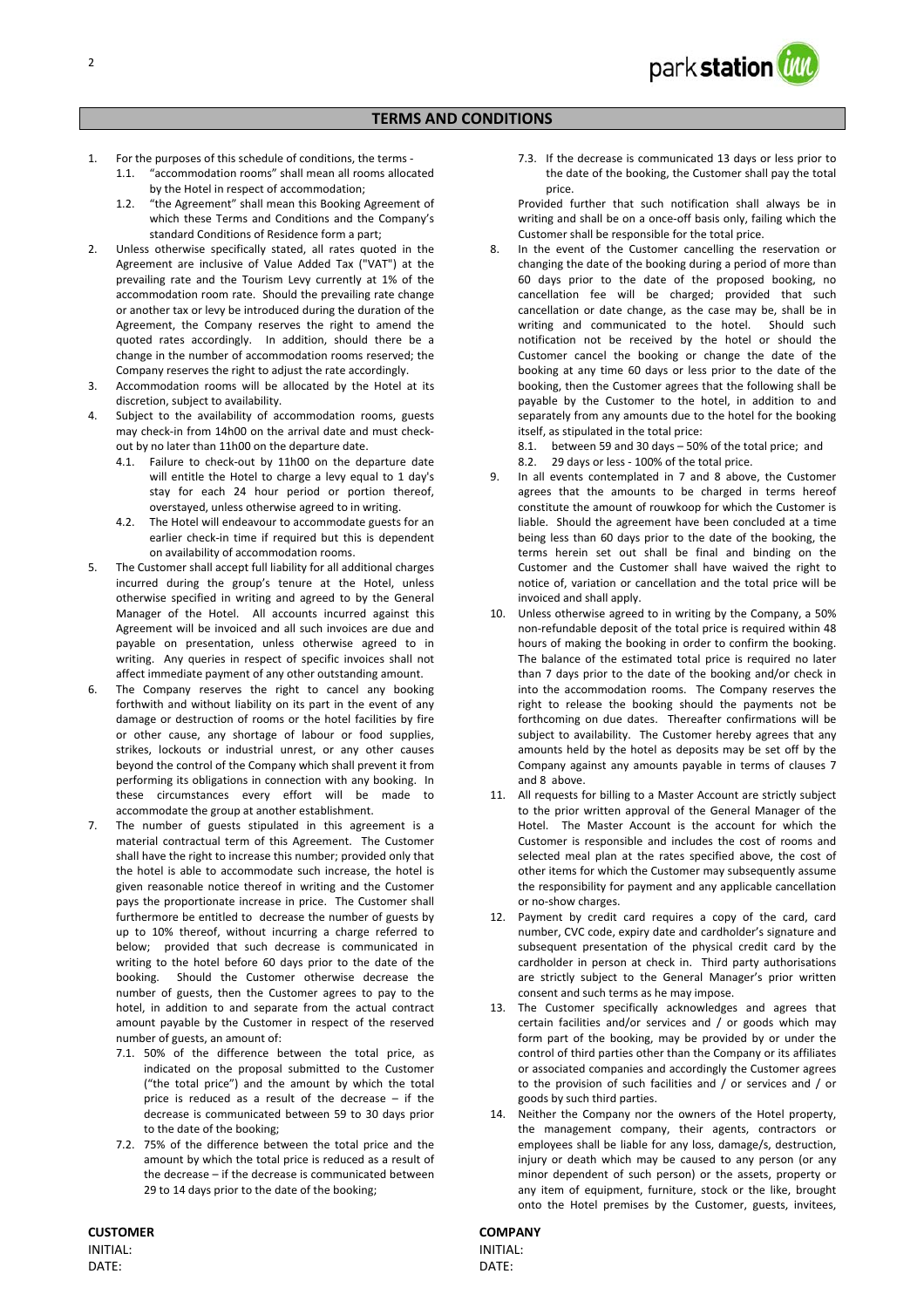employees (or minor dependents of such persons), howsoever such loss, damage/s, destruction, injury or death may occur, whether as a result of any foreseen or unforeseen event or any act or omission on the part of the Company or the owners of the Hotel property, the management company, their agents, contractors or employees or otherwise. Notwithstanding the aforegoing, the Customer hereby indemnifies and holds harmless the Company and the owners of the Hotel, and against any suppliers of any facilities and / or services and goods which may form part of the booking or hospitality package, which may be brought against any of them relating to the Agreement.

- 15. The Customer acknowledges that the Company reserves the right to object to the employment by the Customer of any person in connection with the booking and that the right of admission shall be reserved by the Hotel, to be exercised at its sole discretion. Any such persons employed by the Customer shall be required to sign an indemnity indemnifying the Company against any damage suffered by such persons and confirming that they shall abide by the house rules of the Hotel before being permitted onto the premises.
- 16. No food or beverage may be brought into the hotel by the Customer for consumption on the premises, unless the prior written consent of the Hotel has been obtained.
- 17. The Customer shall be responsible for any damage caused to the rooms and/or hotel facilities, or the furnishings, utensils and equipment therein by any act, default, or neglect of the Customer or the guests, invitees or the employees of the Customer, whether such is the Company's property or whether hired specifically by the Company for the Customer, and shall pay to the Hotel, on demand, the amount required to make good or remedy such damage.
- 18. A certificate signed by the General Manager or Financial Controller of the Hotel, showing the amount owing by the Customer at any one time and reflecting the amount thereupon as due and unpaid shall be prima facie proof of the effects therein stated for the purpose of any action (whether by way of provisional sentence or otherwise) proof of debt on insolvency or any purpose whatsoever.
- 19. The Customer acknowledges and agrees on behalf of all persons to whom accommodation rooms are allocated and/or reserved in terms of this Agreement and for all persons for whom it is responsible, that the Company's standard terms and conditions of residence, as amended from time to time, shall at all times and in all respects continue to apply insofar as such terms and conditions are not in conflict with the provisions hereof and that they have agreed to be bound thereto. In the event of any such conflict between the standard terms and conditions of residence and the terms of this Agreement, the terms hereof shall be deemed to prevail.
- 20. Notwithstanding the amount which may at any time be owing, the Customer consents in terms of Section 45 of the Magistrate's Court Act (No. 32 of 1944, as amended) to the jurisdiction of the Magistrate's Court in any action or proceeding otherwise beyond its jurisdiction, it being understood however that the Company shall at all times be entitled to bring any such action or proceeding in the High Court. If any action be necessary, the Customer agrees to pay all costs and disbursements as between attorney and client and collection commission.
- 21. Any indulgence shown to the Customer shall not constitute a waiver or novation of the Company's rights.
- 22. The sale of any item is forbidden unless the prior written consent is obtained from the Company.
- 23. Legislation prohibits smoking in public areas, other than in a designated smoking area which is separated from the rest of the public area by a solid partition and where air is directly exhausted to the outside. No smoking is allowed in all restrooms and public areas, i.e. the communal lobby area.
- 24. All the information contained in any website, brochure, or catalogue (or which accompanies or forms part of any tender made by the Company), is subject to alteration at any time without prior notice and the Company will not be bound to comply exactly therewith. The Company shall not be liable for

## **CUSTOMER COMPANY**

DATE: DATE:

any inaccuracies in any websites, brochures or other information supplied by it and the Company shall not be liable for any accidents or happenings arising out of such faulty information.

- 25. The Customer shall not be entitled to:
	- 25.1. paint, affix or attach any advertising signs, notices or other matter to the walls of the hotel without the prior written consent of the Company first being had and obtained; or
	- 25.2. drive into the walls, floor, partitions or doors of the hotel any screws, nails or the like.
- 26. The Company shall have the right to cancel this contract by written notice to the Customer in the event that the Customer is placed under provisional or final liquidation, judicial management or sequestration or commits any act of insolvency as defined in the Insolvency Act or ceases to carry on business.
- 27. I, by my signature hereto, agree to bind myself as surety for and co-principal debtor in solidum together with the Customer for all amounts that may be due or may become due, owing and payable by the Customer to the Company from time to time and during the duration of this contract. I furthermore waive the benefits of excussion.
- 28. Advices, recommendations or opinions by representatives of the Company are given and expressed in good faith and shall not constitute representations of any description, and shall not give rise to any claim against the Company or such representatives.
- 29. The Customer hereby choose domicilium citandi et executandi for all purposes at the physical address set out on the face of this Agreement, until the Customer has notified the Company, in writing, to the contrary.
- 30. The Customer shall be precluded from raising any complaint or disputing liability to the Company in any way unless it shall have notified the Company of its complaints or grounds of dispute, in writing, within 7 (Seven) days after the departure date or the date of the booking concerned.
- 31. No changes, alterations, variations or cancellation of any of the above conditions shall be binding on the Company unless agreed thereto by the Company in writing. These conditions and every contract in which they are incorporated, shall be governed by and construed in accordance with the Laws of the Republic of South Africa.
- 32. If any provision of this Agreement is held to be unenforceable by any court of law, such provision shall be severable from this Agreement and shall not affect the remaining provisions of this Agreement which shall remain in full force and effect.
- 33. The Customer shall not be entitled to cede or assign the booking to any third party nor utilize the Company's facilities for any other purpose than that stated herein without the Company's prior written approval.
- 34. This Agreement shall only become binding between the parties upon execution by the Company, failing which the Customer shall have no right to claim the existence of an agreement from the Company, whether oral or otherwise, or by reason of this Agreement having been executed by the Customer only.
- 35. Any term which refers to a South African legal concept or process (for example, without limiting the aforegoing, winding-up or curatorship) shall be deemed to include a reference to the equivalent or analogous concept or process in any other jurisdiction in which this Agreement may apply or to the laws of which a party may be or become subject.
- 36. No provision herein shall be construed against or interpreted to the disadvantage of any party by reason of such party having or being deemed to have structured, drafted or introduced such provision and accordingly the *contra proferentem* rule shall not be applied in the interpretation of this Agreement.
- 37. In the event of any act of God, strike, war, warlike operation, rebellion, riot, civil war, lockout, interference of trade unions, suspension of labour, fire, accident, act of terrorism or of any circumstances arising or action taken beyond or outside the reasonable control of the Company, preventing it from the

# INITIAL: INITIAL: